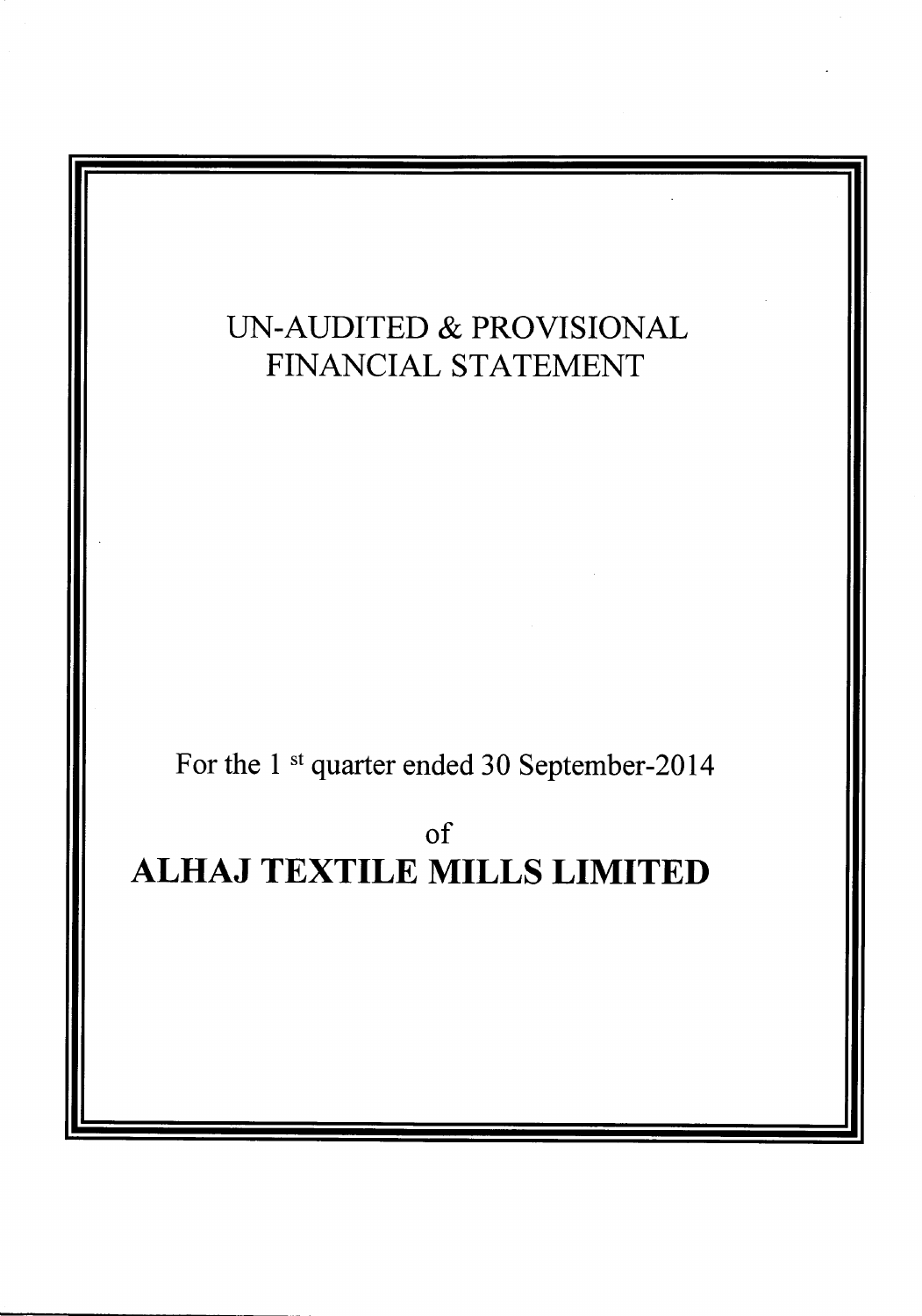## Statement of financial position (un-audited) As at 30 September 2014

| <b>PARTICULARS</b>                                       | <b>Notes</b> | 30 September 2014<br><b>Amount in Taka</b> | 30 June 2014<br><b>Amount in Taka</b> |
|----------------------------------------------------------|--------------|--------------------------------------------|---------------------------------------|
| <b>Assets &amp; properties:</b>                          |              |                                            |                                       |
| <b>Non-current assets:</b>                               |              |                                            |                                       |
| Net tangible fixed assets                                |              |                                            |                                       |
| (at cost less accumulated depreciation)                  |              | 131, 131, 467                              | 135,253,548                           |
| Investment (at cost)                                     | 24           | 5,000,841                                  | 5,000,841                             |
| Total non current assets (A)                             |              | 136,132,308                                | 140,254,389                           |
| <b>Current assets:</b>                                   |              |                                            |                                       |
| Inventories                                              | 25           | 122,833,237                                | 104,829,428                           |
| Debtors                                                  | 26           | 1,888,493                                  | 1,888,493                             |
| Advance, deposit and prepayments                         | 27           | 62,528,403                                 | 60,894,994                            |
| Investment in FDR                                        | 28           | 164,591,909                                | 171,916,290                           |
| Cash and cash equivalents                                | 29           | 3,624,109                                  | 6,428,401                             |
| Total current assets $(B)$ =                             |              | 355,466,151                                | 345,957,606                           |
| Total assets & properties $C = (A+B)$                    |              | 491,598,459                                | 486,211,995                           |
| <b>Equity &amp; liabilities</b><br>Shareholders' equity: |              |                                            |                                       |
| Share capital                                            |              | 126,918,420                                | 126,918,420                           |
| Reserve and surplus                                      |              | 20,450,681                                 | 20,931,161                            |
| Tax holiday reserve                                      |              | 10,747,334                                 | 10,747,334                            |
| Retained earnings/(loss)-as per profit & loss A/C        |              | 34,665,179                                 | 30,233,454                            |
| Total shareholders' equity $= (D)$                       |              | 192,781,614                                | 188,830,369                           |
| <b>Current liabilities and provisions:</b>               |              |                                            |                                       |
| Advance against sales                                    |              | 348,433                                    | 348,433                               |
| Security and other deposits                              |              | 2,519,822                                  | 2,519,822                             |
| Other current liabilities                                | 30           | 103,758,718                                | 102,520,390                           |
| Current tax liability                                    |              | 1,683,911                                  | 1,683,911                             |
| Provision for other liabilities and charges              | 31           | 2,881,667                                  | 4,578,018                             |
| Provision for taxes                                      | 32           | 11,318,340                                 | 9,703,202                             |
| Bank overdraft                                           | 33           | 18,772,080                                 | 18,772,080                            |
| Workers' profit participation fund                       |              | 3,560,331                                  | 3,282,227                             |
| Total current liabilities $(E)$ =                        |              | 144,843,302                                | 143,408,083                           |
| <b>Non-current liabilities:</b>                          |              |                                            |                                       |
| Long term loan                                           | 34           | 139, 123, 633                              | 139, 123, 633                         |
| Deferred tax (liabilities)                               |              | 14,849,910                                 | 14,849,910                            |
| Total non current liabilities $= (F)$                    |              | 153,973,543                                | 153,973,543                           |
| Total liabilities $G=(E+F)$                              |              | 298,816,845                                | 297,381,626                           |
| Total capital & liabilites $H=(D+G)$                     |              | 491,598,459                                | 486,211,995                           |
| Net assets value per share (NAVPS)                       |              | 15.19                                      | 14.88                                 |
| Number of shares used                                    |              | 12,691,842                                 | 12,691,842                            |
|                                                          |              |                                            |                                       |
| <b>Chief-Financial Officer</b>                           |              | <b>Managing Director(CEO)</b>              |                                       |

 $\mathbf{1}$ 

 $\overline{\phantom{a}}$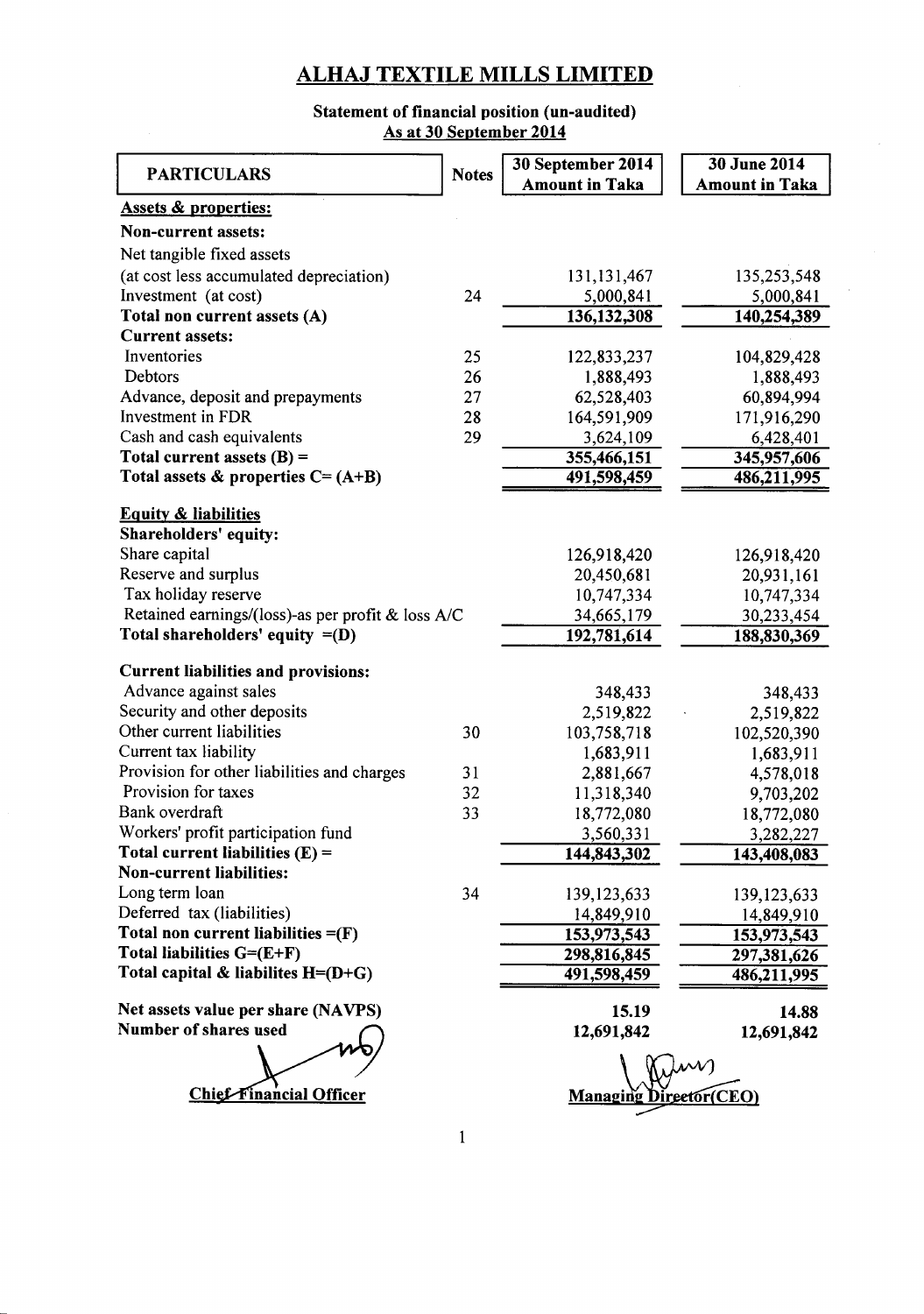# Statement of comprehensive income (un-audited) For the 1<sup>st</sup> quarter ended 30 September 2014

| <b>PARTICULARS</b>                        | <b>Notes</b> | 30 Sep 2014<br><b>Amount in Taka</b> | 30 Sep 2013<br><b>Amount in Taka</b> |
|-------------------------------------------|--------------|--------------------------------------|--------------------------------------|
| Revenue (turnover)                        |              | 54,129,966                           | 69,359,862                           |
| Cost of goods sold                        | 35           | (47, 374, 534)                       | (57, 534, 244)                       |
| Gross profit / $(\text{loss}) =$          |              | 6,755,432                            | 11,825,618                           |
| <b>Operating expenses:</b>                |              |                                      |                                      |
| Administrative expenses                   | 36           | (4,025,967)                          | (4,184,369)                          |
| Selling & distribution expenses           | 37           | (174, 209)                           | (184, 738)                           |
| <b>Total operating expenses</b>           |              | (4,200,176)                          | (4,369,107)                          |
| Profit on sale of waste cotton            |              |                                      |                                      |
| <b>Operating profit / (loss)</b>          |              | 2,555,256                            | 7,456,511                            |
| <b>Financial expenses:</b>                |              |                                      |                                      |
| Interest on C.C loan                      |              |                                      |                                      |
| Interest on long term loan                |              |                                      |                                      |
|                                           |              |                                      |                                      |
| Net operating profit / (loss)             |              | 2,555,256                            | 7,456,511                            |
| Interest received on investment in FDR    |              | 3,284,932                            | 1,231,797                            |
| Bank interest received on STD A/C         |              |                                      |                                      |
| Other income                              |              |                                      | 1,000                                |
|                                           |              | 3,284,932                            | 1,232,797                            |
| Net profit /Loss before Tax & WPPF        |              | 5,840,188                            | 8,689,308                            |
| Less. Workers profit participation fund   |              | (278, 104)                           | (413, 777)                           |
| Net profit /loss before tax               |              | 5,562,084                            | 8,275,531                            |
| Less: Provision for income tax            |              | (1,615,138)                          | (1,241,330)                          |
| Add.Deferred tax income                   |              |                                      | 1,203,333                            |
| Net profit / (loss) after tax $=$         |              | 3,946,946                            | 8,237,534                            |
| Earning per share(per value taka 10)(EPS) |              | 0.31                                 | 0.65                                 |
| Number of shares used                     |              | 12,691,842                           | 12,691,842                           |

Chief Financial Officer

 $\mathcal{N}$ Managing Director(CEO)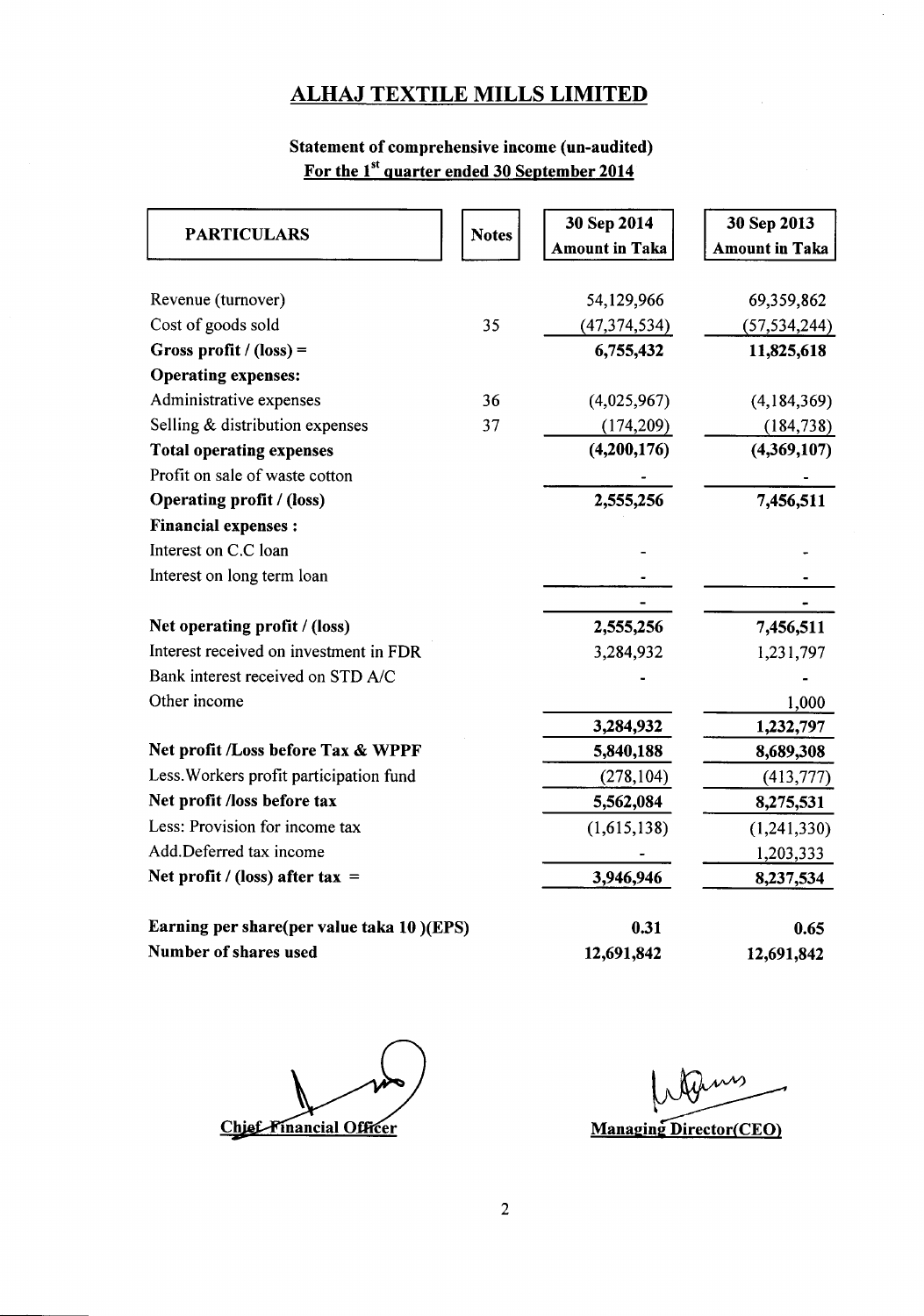## Statement of Changes in Equity (Un-Audited) For the 1st Quarter ended 30 September 2014

|                                    | <b>Share</b>        | <b>Tax Holiday</b> |                | <b>Retained</b> |                     |
|------------------------------------|---------------------|--------------------|----------------|-----------------|---------------------|
| <b>Particulars</b>                 | Capital             | <b>Reserve</b>     | <b>Surplus</b> | <b>Earnings</b> | <b>Total</b>        |
|                                    | <b>Amount [Tk.]</b> | Amount [Tk.]       | Amount [Tk.]   | Amount [Tk.]    | <b>Amount [Tk.]</b> |
|                                    |                     |                    |                |                 |                     |
| 30 June 2014                       | 126,918,420         | 10,747,334         | 20,931,161     | 30,233,454      | 188,830,369         |
| Net Profit after Tax of 30-09-2014 |                     |                    |                | 3,946,946       | 3,946,946           |
| Previous year's adjustment for:    |                     |                    |                |                 |                     |
| Mill telephone bill                |                     |                    |                | (1,130)         | (1,130)             |
| VAT on Rep. & Main. Of Vehicle     |                     |                    |                | 379             | 379                 |
| Revaluation of fixed asset         |                     |                    | (480, 480)     | 480,480         |                     |
| Rep. & Main. Of Vehicle            |                     |                    |                | 5,050           | 5,050               |
| 30 September 2014                  | 126,918,420         | 10,747,334         | 20,450,681     | 34,665,179      | 192,781,614         |

Statement of Changes in Equity (Un-Audited) For the lst Ouarter ended 30 September 2013

|                                    | <b>Share</b>              | <b>Tax Holiday</b> | Reserves &     | <b>Retained</b> |              |
|------------------------------------|---------------------------|--------------------|----------------|-----------------|--------------|
| <b>Particulars</b>                 | Capital<br><b>Reserve</b> |                    | <b>Surplus</b> | <b>Earnings</b> | <b>Total</b> |
|                                    | Amount [Tk.]              | Amount [Tk.]       | Amount [Tk.]   | Amount [Tk.]    | Amount [Tk.] |
|                                    |                           |                    |                |                 |              |
| 30 June 2013                       | 101,534,740               | 10,747,334         | 25,583,890     | 30,007,953      | 167,873,917  |
| Net Profit after Tax of 30-09-2013 |                           |                    |                | 8,237,534       | 8,237,534    |
| $ 30$ September 2013               | 101,534,740               | 10,747,334         | 25,583,890     | 38,245,487      | 176,111,451  |

Chief Financial Officer

1 rams

**Managing Director(CEO)**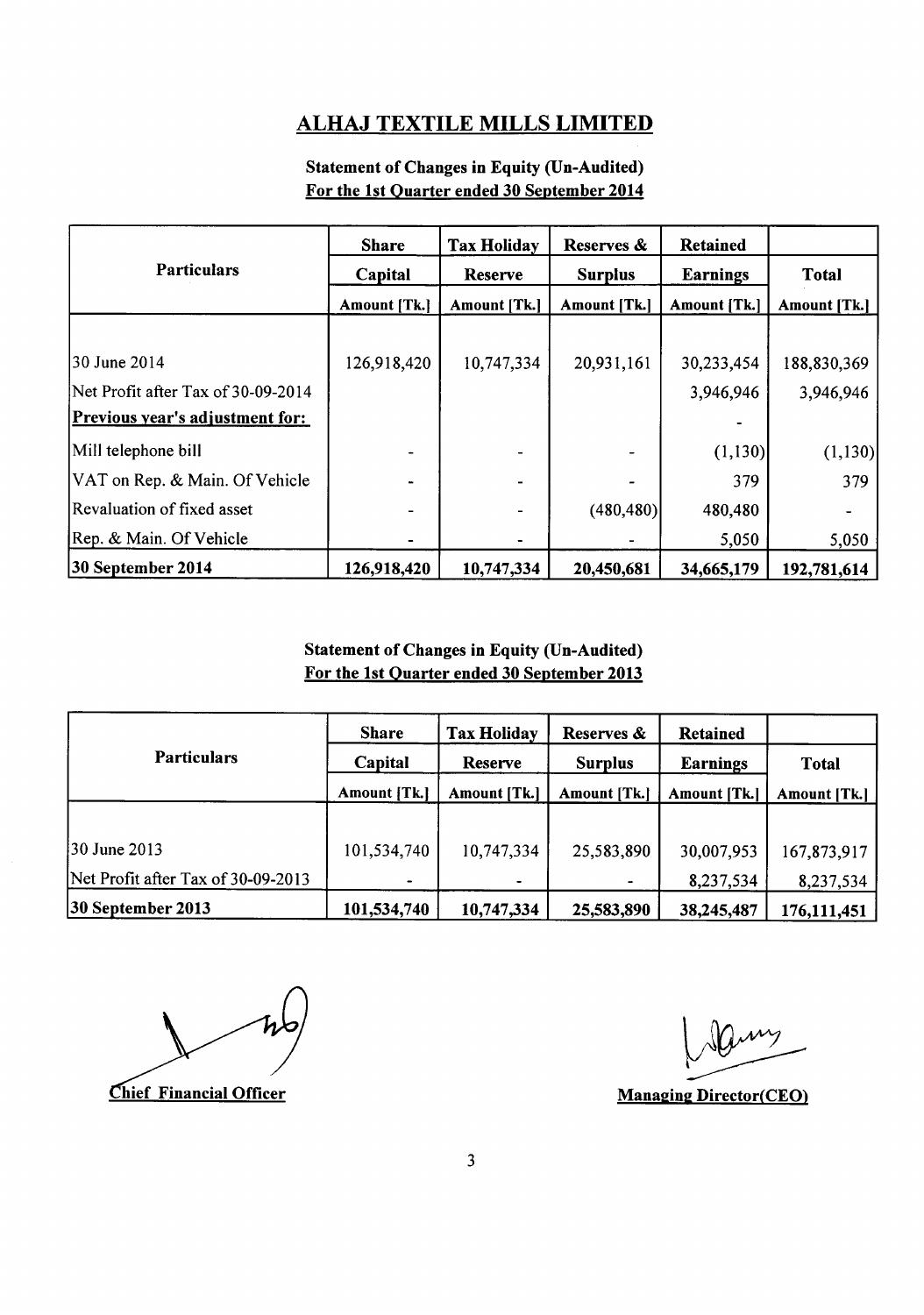## Cash flow statement (un-audited) For the lst Ouarter ended 30 September 2014

|                                                   | 30 Sep 2014           | 30 Sep 2013           |
|---------------------------------------------------|-----------------------|-----------------------|
| <b>PARTICULARS</b>                                | <b>Amount in Taka</b> | <b>Amount in Taka</b> |
| CASH FLOW FROM OPERATING ACTIVITIES:              |                       |                       |
| Collections from turnover & others                | 54,129,966            | 69,360,862            |
| Payment for cost and expenses                     | (69, 862, 477)        | (62, 261, 850)        |
| Advance income tax                                | (354, 813)            | (123, 180)            |
| Total cashflow from operating activities $= A$    | (16,087,324)          | 6,975,832             |
| CASH FLOW FROM INVESTING ACTIVITIES:              |                       |                       |
| Interest received                                 | 3,284,932             | 1,231,797             |
| Acquisition of fixed assets                       | (1,900)               | (241, 360)            |
| Investment in non-current assets (FDRs)           | (10,000,000)          | (20,000,000)          |
| Encashment of non-current assets (FDRs)           | 20,000,000            | 10,000,000            |
| Total cash flow from investing activities $= B$   | 13,283,032            | (9,009,563)           |
| CASH FLOW FROM FINANCING ACTIVITIES:              |                       |                       |
| Long term loan (repaid) / increase                |                       |                       |
| Bank overdraft (repaid)/increase                  |                       |                       |
| Cash loan                                         |                       |                       |
| Total cash flow from financing activities $=C$    |                       |                       |
| Net cash inflow/(outflow) for the period: (A+B+C) | (2,804,292)           | (2,033,731)           |
| Opening cash and cash equivalents                 | 6,428,401             | 9,021,591             |
| Closing cash and cash equivalents                 | 3,624,109             | 6,987,860             |
| Net operating cash flow per share $=$             | (1.27)                | 0.69                  |
| Number of shares used                             | 12,691,842            | 10,153,474            |

w

ainy **Chief Financial Officer** Chief Theoretic Managing Director(CEO)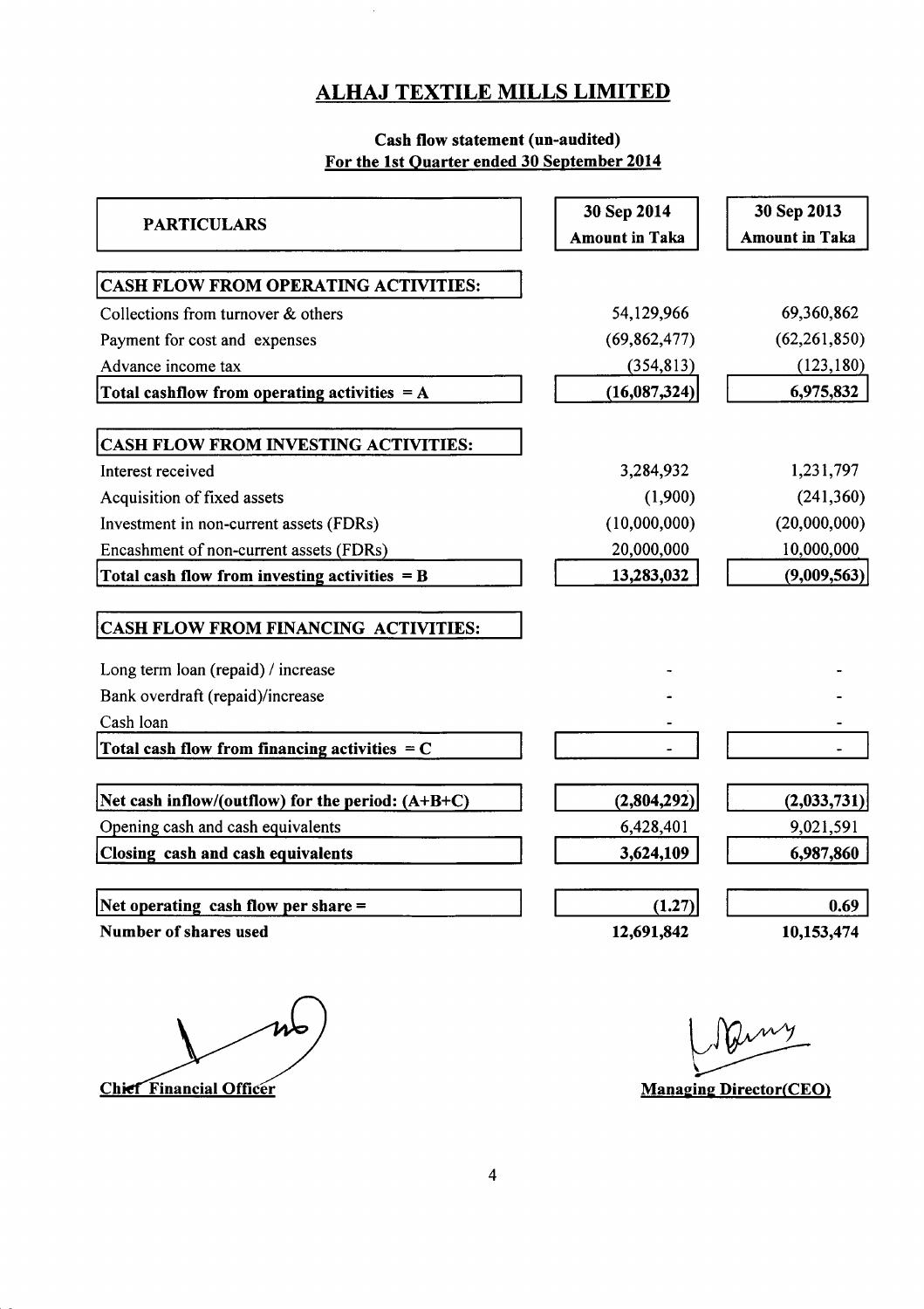## **Explanatory Notes:**

- I These financial statements have been prepared under the historical cost convention and going concern basis.<br>2 No interim dividend paid during the interim period ended on 30 September
- 2 No interim dividend paid during the interim period ended on 30 September
- $3$  Last years 1<sup>st</sup> quarterly's figures were rearranged where considered necessary to conform to current 1<sup>st</sup> quarterly's presentation.
- 4 Figures appearing in the financial statements have been rounded offto the nearest Taka.

Note: The details with selected notes of the published lst quarterly's financial statements can be available in the website of the Company www.alhajtextilemills.com

### SELECTIVE NOTES TO THE FINANCIAL STATEMENTS FOR THE 1ST QUARTER ENDED ON 30.09.14

## Note

| ×  | ÷<br>I |
|----|--------|
| ۰, |        |

| $\mathbf{1}$            | <b>General information</b>                                                                                                                                                                                                                                                                                                                                                      |
|-------------------------|---------------------------------------------------------------------------------------------------------------------------------------------------------------------------------------------------------------------------------------------------------------------------------------------------------------------------------------------------------------------------------|
|                         | Alhaj Textile Mills Ltd. owns and operates a cotton yarn manufacturing plant and manufacture, distribute and sale<br>its product (yarn), in local and foreign markets.                                                                                                                                                                                                          |
|                         | It is a 'company' incorporated on March $3^{rd}$ . 1961 under the Companies Act, 1913 (subsequently amended in 1994)<br>as a private limited company and subsequently it was converted as a public limited company by share on October<br>$7th$ . 1967. Its shares are listed in the Dhaka Stock Exchange Limited.                                                              |
|                         | Its registered office and principal place of business is situated at 66, Dilkusha Commercial Area, Dhaka-1000. The<br>factory is located at Ishurdi, Pabna, Bangladesh.                                                                                                                                                                                                         |
|                         | <b>Going Concern:</b>                                                                                                                                                                                                                                                                                                                                                           |
|                         | The Financial Statements of the Company have been prepared on the basis of a going concern concept.                                                                                                                                                                                                                                                                             |
|                         | These Interim Financial Statements were approved for issue on November 12, 2014.                                                                                                                                                                                                                                                                                                |
| $\mathbf{2}$            | <b>Basis of preparation</b>                                                                                                                                                                                                                                                                                                                                                     |
|                         | These condensed Interim Financial Statements for the 1st quarter ended 30 september 2014 have been prepared in<br>accordance with BAS 34, 'Interim Financial Reporting'. The condensed interim financial statements should be read<br>in conjunction with the annual financial statements for the year ended 30 June 2014, which have been prepared in<br>accordance with BFRS. |
| $\overline{\mathbf{3}}$ | <b>Accounting policies</b>                                                                                                                                                                                                                                                                                                                                                      |
|                         | The accounting policies adopted are consistent with those of the previous financial year except as described below.                                                                                                                                                                                                                                                             |
|                         | Taxes on income in the interim periods are accrued using the tax rate that would be applicable to expected total annual earnings.                                                                                                                                                                                                                                               |
| $\blacktriangleleft$    | <b>Measurement basis used in preparing the Financial Statements:</b>                                                                                                                                                                                                                                                                                                            |
|                         | Amounts in Financial Statements (except Fixed Assets) have been measured on "Historical Cost" basis, which are<br>the most commonly adopted basis as provided in "The Framework for the preparation and presentation of financial<br>statements" issued by the International Accounting Standards Committee (IASC-1)                                                            |
| 5                       | <b>Estimates</b>                                                                                                                                                                                                                                                                                                                                                                |
|                         | Risk and Uncertainties for use of Estimates in Preparation of Financial Statements:                                                                                                                                                                                                                                                                                             |
|                         | The Preparation of financial statements in conformity with the Bangladesh Accounting Standards (BAS) requires<br>managements to make estimates and assumptions for disclosure of provisions etc. at the date of the financial<br>statements and revenues and expense during the period under report. Actual results may differ from those estimates.                            |
| 6                       | <b>Materiality and Aggregation:</b><br>Each material item has been presented separately in company's financial statements. Immaterial amounts have been<br>aggregated with the amounts of similar nature of function.                                                                                                                                                           |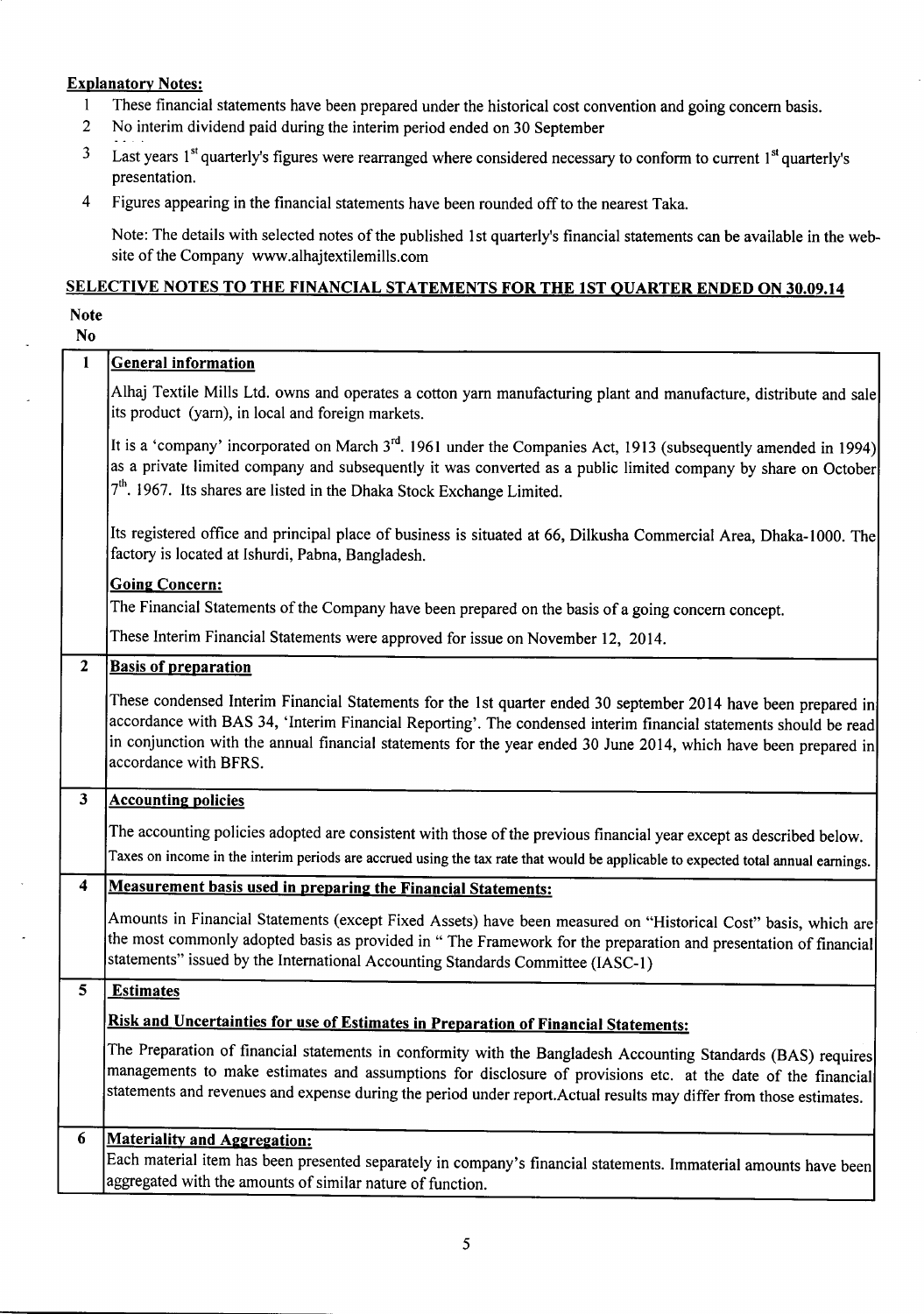|                | <b>Particulars</b>                                                                                                                                                                                                                                                                                                                                                                                                                                                                                                                                                                                              | As on<br>30 sep, 2014                                                                                                 | As on<br>30 June, 2014                                                                                               |
|----------------|-----------------------------------------------------------------------------------------------------------------------------------------------------------------------------------------------------------------------------------------------------------------------------------------------------------------------------------------------------------------------------------------------------------------------------------------------------------------------------------------------------------------------------------------------------------------------------------------------------------------|-----------------------------------------------------------------------------------------------------------------------|----------------------------------------------------------------------------------------------------------------------|
| $\overline{7}$ | <b>Net Tangible Fixed Assets (at cost less accumulated depreciation)</b>                                                                                                                                                                                                                                                                                                                                                                                                                                                                                                                                        | 131, 131, 467                                                                                                         | 135,253,548                                                                                                          |
|                | Fixed assets have been shown at cost including revaluation less accumulated<br>depreciation in accordance with BAS-16. Land & Land Development,<br>Building & Other Construction of earlier Unit no. 1 and Plant & Machinery<br>of earlier Unit No. 1 were revalued in 1.                                                                                                                                                                                                                                                                                                                                       |                                                                                                                       |                                                                                                                      |
|                | Total land owned by Company is 57.42 acres. Title deed of land for 50.41<br>acres has been lying with the Agrani Bank Ltd., Ishurdi Br., and Title deed<br>for 7.01 acres purchased at Valuka under Jamirdia Mauja of Mymensingh<br>District are with the company.                                                                                                                                                                                                                                                                                                                                              |                                                                                                                       |                                                                                                                      |
|                | During the period, fixed assets have been increased by Tk. 1,900.00 for<br>Purchase of books.                                                                                                                                                                                                                                                                                                                                                                                                                                                                                                                   |                                                                                                                       |                                                                                                                      |
| 8              | <b>Investments in Shares (at cost):</b>                                                                                                                                                                                                                                                                                                                                                                                                                                                                                                                                                                         | 5,000,841                                                                                                             | 5,000,841                                                                                                            |
|                | During the period, investment in shares remained same as before.                                                                                                                                                                                                                                                                                                                                                                                                                                                                                                                                                |                                                                                                                       |                                                                                                                      |
| 9              | <b>Current Assets</b>                                                                                                                                                                                                                                                                                                                                                                                                                                                                                                                                                                                           |                                                                                                                       |                                                                                                                      |
|                | Inventories [BAS-2]<br><b>Debtors</b><br>Advance, deposit and prepayments<br>Investment in FDR<br>Cash and cash equivalents (excluding bank overdrafts)                                                                                                                                                                                                                                                                                                                                                                                                                                                         | 122,833,237<br>1,888,493<br>62,528,403<br>164,591,909<br>3,624,109<br>355,466,151                                     | 104,829,428<br>1,888,493<br>60,894,994<br>171,916,290<br>6,428,401<br>345,957,606                                    |
|                | The growth of current assets compared to previous year has been increased<br>by 2.75% due to mix of increase and decrease effect off.<br><b>Increase</b><br><b>Decrease</b><br>Inventories<br>17.17%<br>Debtors<br>Advance, deposit and prepayment<br>2.68%<br>Investment in FDR<br>4.26%<br>Cash and cash equivalent<br>43.62%                                                                                                                                                                                                                                                                                 |                                                                                                                       |                                                                                                                      |
| 10             | <b>Current Liabilities and Provisions</b><br>Advance against sales<br>Security and other deposits<br>Other current liabilities<br>Current tax liability<br>Provisions for other liabilities and charges<br>Provision for Taxes<br>Bank overdraft<br>Worker's profit participation fund<br>Current Liabilities and Provisions increased by 1.00% from opening balance<br>of the year ended June 30, 2014 due to decrease of provision for other<br>liabilities by 37.02%, and increase of, other current liabilities by 1.21%<br>provision for taxes by 16.65% and workers profit participation fund by<br>8.47% | 348,433<br>2,519,822<br>103,758,718<br>1,683,911<br>2,881,667<br>11,318,340<br>18,772,080<br>3,560,331<br>144,843,302 | 348,433<br>2,519,822<br>102,520,390<br>1,683,911<br>4,578,018<br>9,703,202<br>18,772,080<br>3,282,227<br>143,408,083 |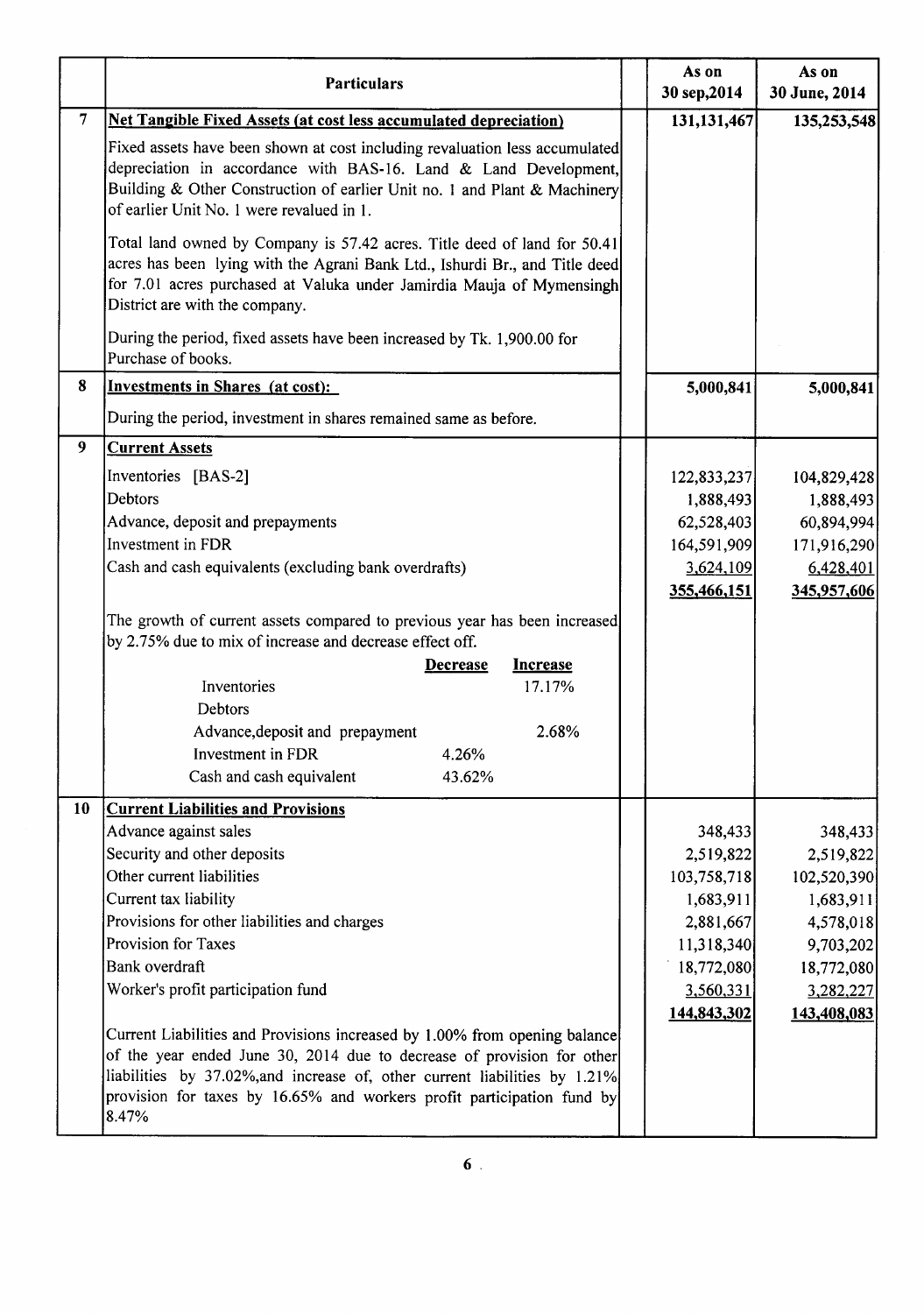| 11 | <b>Non-current Liabilities</b>                                                                                                                                                                                                                                                                                                                                                                                                                                                                                                                                                                                                  |             |    |               |               |
|----|---------------------------------------------------------------------------------------------------------------------------------------------------------------------------------------------------------------------------------------------------------------------------------------------------------------------------------------------------------------------------------------------------------------------------------------------------------------------------------------------------------------------------------------------------------------------------------------------------------------------------------|-------------|----|---------------|---------------|
|    | Long term loan                                                                                                                                                                                                                                                                                                                                                                                                                                                                                                                                                                                                                  |             |    | 139, 123, 633 | 139, 123, 633 |
|    | Deferred Tax assets/(liabilities)                                                                                                                                                                                                                                                                                                                                                                                                                                                                                                                                                                                               |             |    | 14,849,910    | 14,849,910    |
|    |                                                                                                                                                                                                                                                                                                                                                                                                                                                                                                                                                                                                                                 |             |    | 153,973,543   | 153,973,543   |
|    | Long term loan has not been paid by the Company. As the company has already filed Writ Petition No.5129 of<br>2009, claiming interest on Special Fund created by the mill against the bank with Honorable High Court. The<br>Honorable High Court passed judgement on 15.02.2011 directing the Agrani Bank Ltd. to pay company's deposit in<br>Special Fund together with interest at prachalita hare on such deposit. In this context Agrani Bank Ltd. has filed an<br>appeal against the order to the Honorable Supreme Court, Appellate Division.                                                                            |             |    |               |               |
|    | The Honorable Appellate Division Passed Judgement on 20.01.2014 that 'In the instant case the interest to be<br>calculated on long term FDR. The Leave-petitioner is, therefore, directed to pay interest on the FDR as per the rate of<br>interest applicable to long term FDR within 1(one) month of the availability of the certified copy of this order.<br>Thereafter, passing the stipulated period, we filed an application for issuence of Supplimentary Rule. After hearing<br>the same the Honorable High Court Division fixed the original application for hearing and now the matter awaiting<br>for final hearing. |             |    |               |               |
| 12 | <b>Shareholders' Equity</b>                                                                                                                                                                                                                                                                                                                                                                                                                                                                                                                                                                                                     |             |    |               |               |
|    | Ordinary share capital                                                                                                                                                                                                                                                                                                                                                                                                                                                                                                                                                                                                          |             |    | 126,918,420   | 126,918,420   |
|    | Reserve and surplus                                                                                                                                                                                                                                                                                                                                                                                                                                                                                                                                                                                                             |             | A) | 20,450,681    | 20,931,161    |
|    | Tax holiday reserve                                                                                                                                                                                                                                                                                                                                                                                                                                                                                                                                                                                                             |             |    | 10,747,334    | 10,747,334    |
|    | Retained earnings                                                                                                                                                                                                                                                                                                                                                                                                                                                                                                                                                                                                               |             | B) | 34,665,179    | 30,233,454    |
|    |                                                                                                                                                                                                                                                                                                                                                                                                                                                                                                                                                                                                                                 |             |    | 192,781,614   | 188,830,369   |
|    | The growth rate of shareholders equity considered as follows:                                                                                                                                                                                                                                                                                                                                                                                                                                                                                                                                                                   |             |    |               |               |
|    | A) Reserve and surplus:                                                                                                                                                                                                                                                                                                                                                                                                                                                                                                                                                                                                         |             |    |               |               |
|    | Opening balance                                                                                                                                                                                                                                                                                                                                                                                                                                                                                                                                                                                                                 | 20,931,161  |    |               |               |
|    | Less. Dep. during the period                                                                                                                                                                                                                                                                                                                                                                                                                                                                                                                                                                                                    | (4,80,480)  |    |               |               |
|    |                                                                                                                                                                                                                                                                                                                                                                                                                                                                                                                                                                                                                                 | 20,450,681  |    |               |               |
|    | <b>B)</b> Retained earnings:                                                                                                                                                                                                                                                                                                                                                                                                                                                                                                                                                                                                    |             |    |               |               |
|    | Opening balance                                                                                                                                                                                                                                                                                                                                                                                                                                                                                                                                                                                                                 | 30,233,454  |    |               |               |
|    | Add.Profit (July, 14 to Sep, 14)                                                                                                                                                                                                                                                                                                                                                                                                                                                                                                                                                                                                | 3,946,946   |    |               |               |
|    | Previous year's adjustment for:                                                                                                                                                                                                                                                                                                                                                                                                                                                                                                                                                                                                 |             |    |               |               |
|    | Mill telephone bill                                                                                                                                                                                                                                                                                                                                                                                                                                                                                                                                                                                                             | (1, 130)    |    |               |               |
|    | VAT on Rep. & Main. Of Vehicle                                                                                                                                                                                                                                                                                                                                                                                                                                                                                                                                                                                                  | 379         |    |               |               |
|    | Rep. & Main. Of Vehicle                                                                                                                                                                                                                                                                                                                                                                                                                                                                                                                                                                                                         | 5,050       |    |               |               |
|    | Depreciation of revaluation of fixed asset                                                                                                                                                                                                                                                                                                                                                                                                                                                                                                                                                                                      | 480,480     |    |               |               |
|    |                                                                                                                                                                                                                                                                                                                                                                                                                                                                                                                                                                                                                                 | 134,665,179 |    |               |               |
|    | <b>Retained earnings</b>                                                                                                                                                                                                                                                                                                                                                                                                                                                                                                                                                                                                        |             |    |               |               |
|    | Retained earnings recorded at Tk. 3,946,946 during 1st quarter ending Sep 30, 2014. as against Tk. 8,237,534 on<br>Sep, 30 2013. Which have been decreased by 52.09%                                                                                                                                                                                                                                                                                                                                                                                                                                                            |             |    |               |               |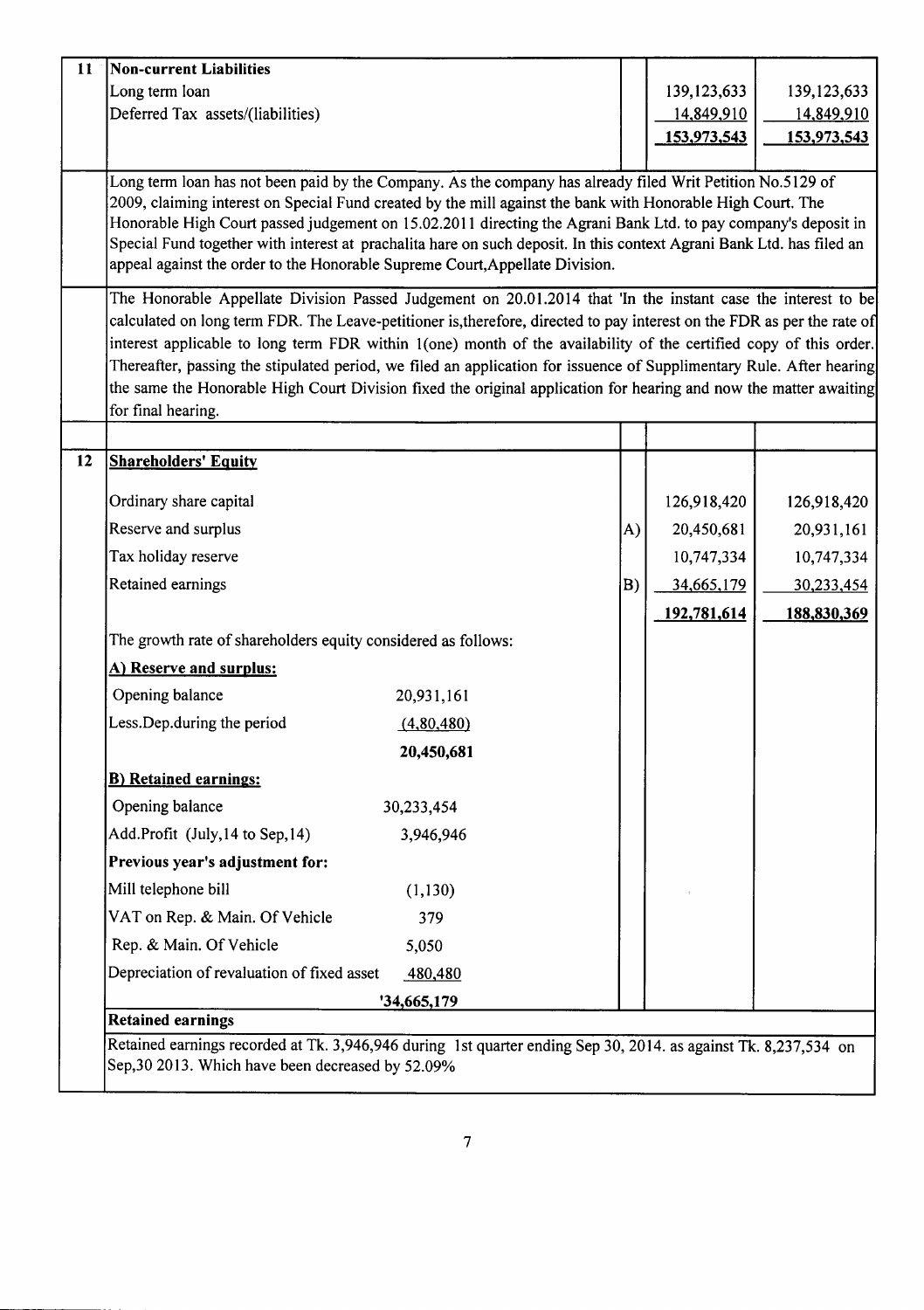|                 | <b>Particulars</b>                                                                                                                                                                                                                                                                            | As on          | As on          |
|-----------------|-----------------------------------------------------------------------------------------------------------------------------------------------------------------------------------------------------------------------------------------------------------------------------------------------|----------------|----------------|
|                 |                                                                                                                                                                                                                                                                                               | 30 sep, 2014   | 30 sep, 2013   |
| 13 <sup>°</sup> | <b>Turnover</b><br>Compared to turnover of the same period of last year (Tk.69,359,862), year-to<br>date Sep, 30 2014, turnover has decreased by 21.96%.                                                                                                                                      | 54,129,966     | 69,359,862     |
| 14              | Cost of goods sold<br>Compared to cost of goods sold of the same period of last year (Tk<br>57,534,244), year-to-date Sep 30, 2014 cost of goods sold has decreased by<br>17.66%.                                                                                                             | (47, 374, 534) | (57, 534, 244) |
| 15              | <b>Financial Expense</b><br>No financial expense is charged during 1st quarter ended Sep 30, 2014 of<br>current year on existing bank overdraft of Tk. 18,772,079.78. This has<br>happened due to pending legal action continuing against Agrani Bank<br>Ltd.referred under Note No 11 above. |                |                |
| 16              | <b>Non-operating Income</b><br>Compared to non-operating income of the same period of last year (Tk<br>1,232,797), year-to-date Sep 30, 2014 non-operating Income has increased by<br>166.46%                                                                                                 | 3,284,932      | 1,232,797      |
| 17 <sub>1</sub> | Depreciation on revalued fixed asset.<br>Depreciation on revalued fixed asset of the same period of last year<br>(Tk.544.749), year to date Sep-30,2014, depreciation has decreased by<br>11.80%                                                                                              | 480,480        | 544,749        |
| 18              | <b>Provision on income Tax</b>                                                                                                                                                                                                                                                                | (1,615,138)    | (1,241,330)    |
|                 | Income Tax expense is recognized based upon 15% during the period on<br>operating income and 37.50% on Non operating income upto Sep 30 2014.<br>This provision may be re-calculated latter on in the light of actual to be<br>required.                                                      |                |                |
| 19              | Seasonal or cyclical variations in total sales                                                                                                                                                                                                                                                |                |                |
|                 | The company operates in industries where significant seasonal or cyclical<br>variations in total sales are not experienced during the reporting period.                                                                                                                                       |                |                |
| 20              | <b>Segment reporting</b>                                                                                                                                                                                                                                                                      |                |                |
|                 | The company has no reportable segments as per requirement of BAS-14.                                                                                                                                                                                                                          |                |                |
| 21              | <b>Events after the Balance Sheet Date</b>                                                                                                                                                                                                                                                    |                |                |
|                 | There is no significant event to the end of the interim period that has to be<br>reflected in the financial statements for the interim period.                                                                                                                                                |                |                |
| 22              | <b>Related party transaction</b><br>The company is not connected to any related party as such no related party<br>transaction is involved.                                                                                                                                                    |                |                |
| 23              | <b>Contingent Liabilities</b>                                                                                                                                                                                                                                                                 |                |                |
| $ a\rangle$     | Contingent liability is existing in relation to interest on unsettled Long Term<br>Loan and Bank Overdraft under writ petition No. 5129 / 2009 as referred<br>under Note No. 11 above. The amount has not been quantified as company's<br>claim is much higher than the liabilities.          |                |                |
| <sub>b</sub>    | Contingent liability for Tk 1,72,58,235.00 is existing in relation to incorrect<br>claim of VAT on purchase of Raw Cotton during November 2010 to June<br>2012 by National Board of Revenue against which a Writ Pettition No. 7764<br>of 2013 is loudged by the company.                     |                |                |
|                 | 8                                                                                                                                                                                                                                                                                             |                |                |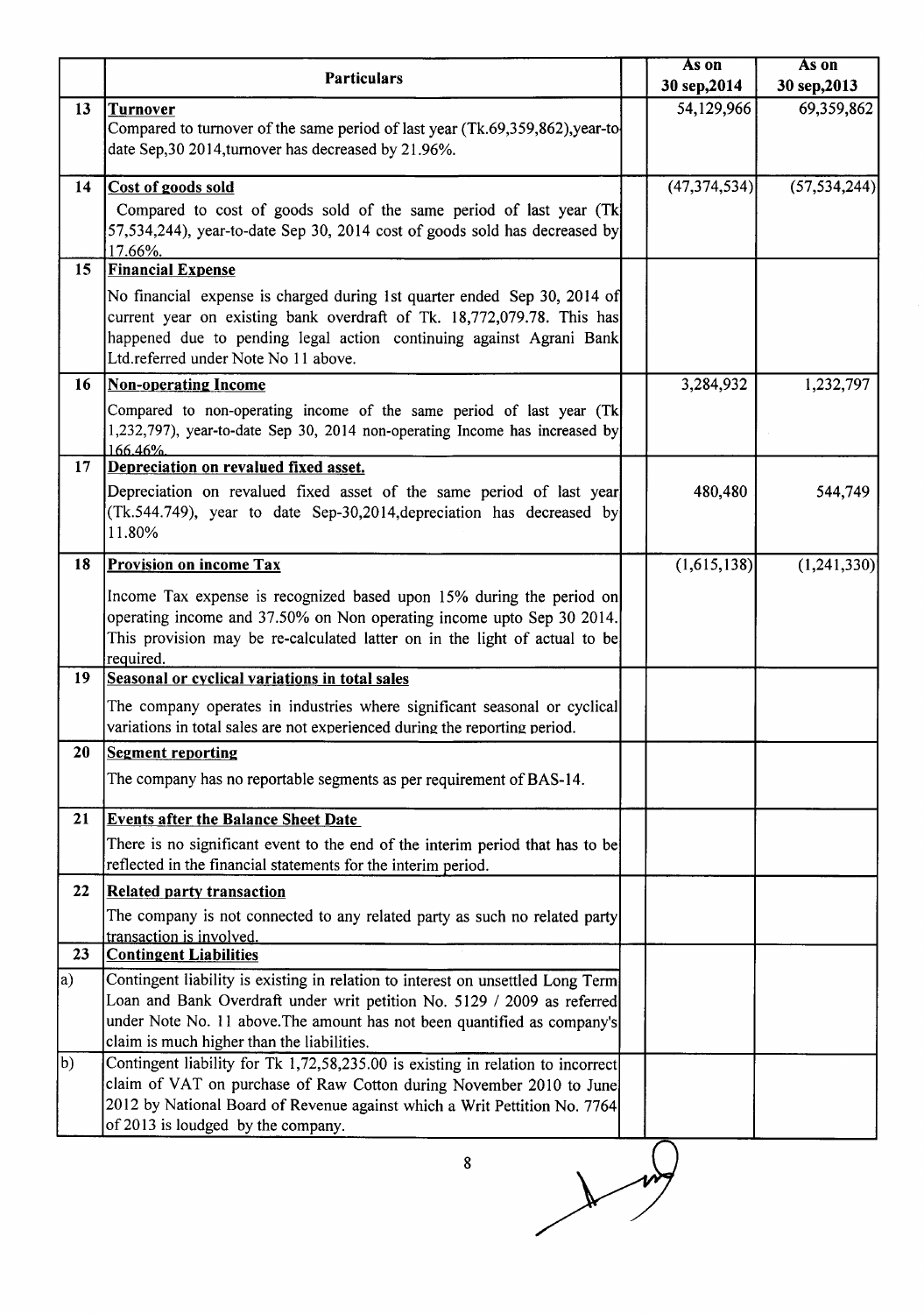| 24.00 | Investment:                                                 | 30 Sep 2014                | 30 June 2014               |
|-------|-------------------------------------------------------------|----------------------------|----------------------------|
|       | Investment in share of AJML                                 | <b>Amount in Tk</b><br>841 | <b>Amount in Tk</b><br>841 |
|       | Investment in share of CDBL-equity                          | 1,000,000                  | 1,000,000                  |
|       | Investment in share of CDBL-bonus share                     | 4,000,000                  | 4,000,000                  |
|       | <b>Total</b>                                                | 5,000,841                  | 5,000,841                  |
|       |                                                             |                            |                            |
| 25.00 | Inventories:                                                | 30 Sep 2014                | 30 June 2014               |
|       |                                                             | Amount in Tk               | <b>Amount in Tk</b>        |
|       | Raw Cotton                                                  | 12,612,355                 | 11,847,421                 |
|       | Work in Process                                             | 3,940,008                  | 5,185,654                  |
|       | <b>Finished Goods</b>                                       | 81,102,186                 | 61,118,494                 |
|       | Stores and Spares                                           | 20,393,278                 | 21,687,875                 |
|       | Store in Transit                                            | 3,529,091                  | 3,529,091                  |
|       | <b>Stock at Electric Section</b>                            | 736,294                    | 738,336                    |
|       | Raw Cotton in Transit                                       | 1,730                      |                            |
|       | <b>Wastage Stock</b>                                        | 518,295                    | 722,557                    |
|       | <b>Total</b>                                                | $\overline{122,833,237}$   | 104,829,428                |
| 26.00 | Debtors:                                                    | 30 Sep 2014                | 30 June 2014               |
|       |                                                             | <b>Amount in Taka</b>      | <b>Amount in Taka</b>      |
|       | Trade debtors (export sales):                               | 1,627,379                  | 1,627,379                  |
|       | Accrued income (Interest in FDR lien with PGCL)             | 261,114                    | 261,114                    |
|       | <b>Total</b>                                                | 1,888,493                  | 1,888,493                  |
|       | 27.00 Advance, deposits and prepayment :                    |                            |                            |
|       | <b>Advances:</b>                                            |                            |                            |
|       | Advance against salary & wages                              | 15,000                     | 39,000                     |
|       | Advance against TA/DA                                       | 6,000                      | 6,000                      |
|       | Advance against purchase                                    | 20,197                     | 47,486                     |
|       | Advance against company income tax                          | 8,310,918                  | 7,956,104                  |
|       | Other advances & prepayment                                 | 797,141                    | 758,902                    |
|       | Advance against supply                                      | 388,842                    | 9,042                      |
|       |                                                             | 9,538,098                  | 8,816,534                  |
|       | Deposits:                                                   |                            |                            |
|       | Custom deposit                                              | 130,468                    | 140,225                    |
|       | Deposit at Agrani bank against BTMC liabilities (Principal) | 50,761,093                 | 50,761,093                 |
|       | Bank guarantee of Agrani Bank ltd                           | 34,290                     | 34,290                     |
|       | Against oxygen cylinder                                     | 4,000                      | 4,000                      |
|       | Against telephone                                           | 13,300                     | 13,300                     |
|       | Against telephone (CDBL)                                    | 49,600                     | 49,600                     |
|       | Against head office rent                                    |                            |                            |
|       | Security deposits against gas connection.                   | 734,948                    | 734,948                    |
|       |                                                             | 51,727,699                 | 51,737,456                 |
|       | Prepayment:                                                 |                            |                            |
|       | Prepaid insurance                                           | 1,262,606                  | 341,004                    |
|       |                                                             | 1,262,606                  | 341,004                    |
|       | Total                                                       | 62,528,403                 | 60,894,994                 |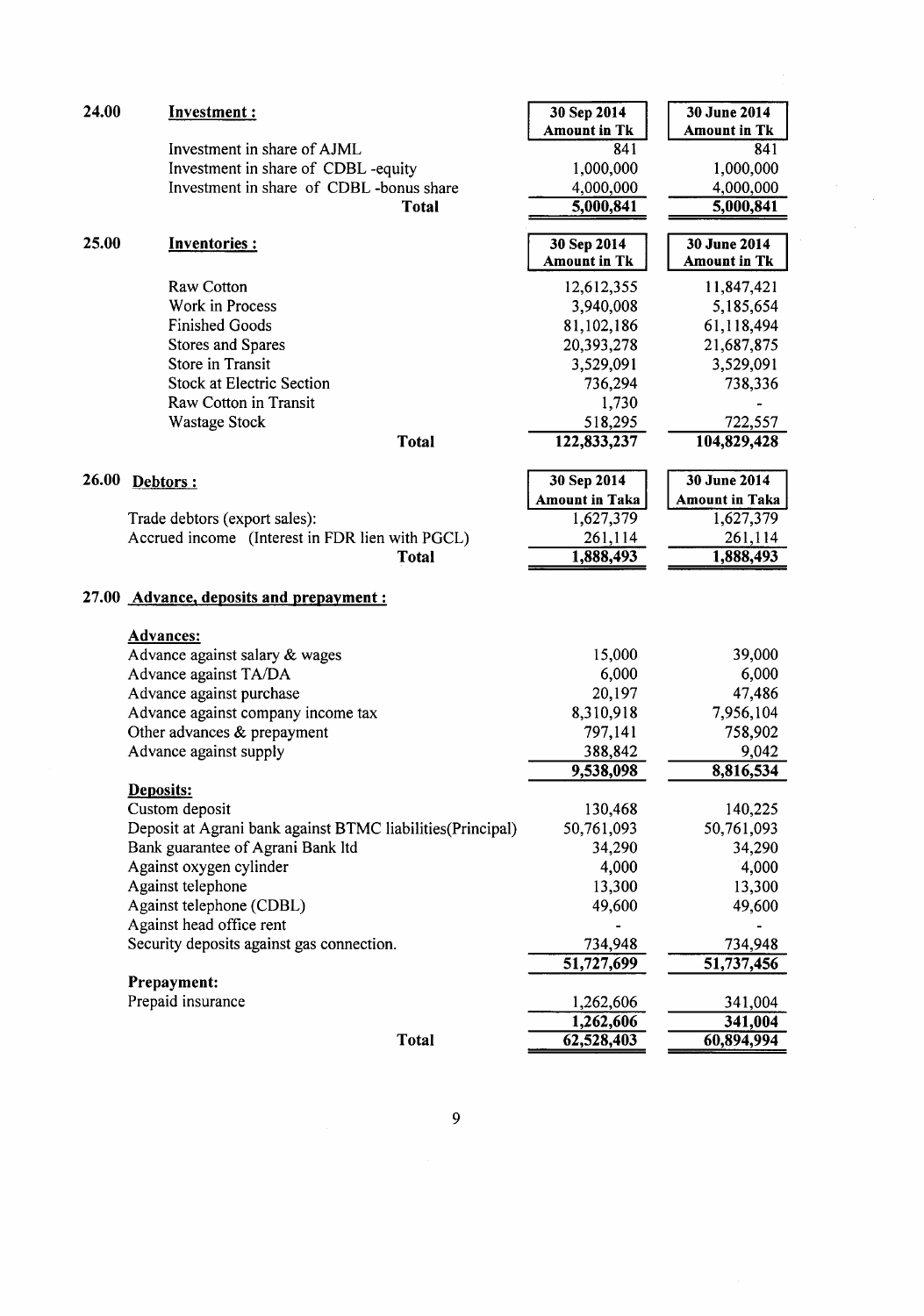| 28.00 | <b>Investment in FDR:</b>                    |            | <b>Interest</b> | 30 Sep 2014           | 30 June 2014          |
|-------|----------------------------------------------|------------|-----------------|-----------------------|-----------------------|
|       |                                              | Principal  |                 | <b>Amount in Taka</b> | <b>Amount in Taka</b> |
|       |                                              |            |                 |                       |                       |
|       | Prime Bank Ltd. (FDR)                        | 20,000,000 | 1,964,765       | 21,964,765            | 21,541,074            |
|       |                                              |            |                 |                       |                       |
|       | Bangladesh Development Bank Ltd. (FDR)       | 10,000,000 |                 | 10,000,000            |                       |
|       |                                              |            |                 |                       |                       |
|       | Sonali Bank Ltd. (FDR)                       | 50,000,000 | 2,386,867       | 52,386,867            | 51,414,406            |
|       | Eastern Bank Ltd. (FDR)                      | 35,000,000 | 2,231,280       | 37,231,280            | 36,735,353            |
|       |                                              |            |                 |                       |                       |
|       | Mutual Trust Bank (FDR) lien with PGCL.      | 1,195,457  |                 | 1,195,457             | 1,195,457             |
|       |                                              |            |                 |                       |                       |
|       | Janata Bank                                  | 20,000,000 | 405,000         | 20,405,000            | 20,000,000            |
|       |                                              |            |                 |                       |                       |
|       | <b>BRAC Bank</b>                             |            |                 |                       | 20,000,000            |
|       |                                              |            |                 |                       |                       |
|       | Dutch Bangla Bank                            | 21,030,000 | 378,540         | 21,408,540            | 21,030,000            |
|       |                                              |            |                 |                       |                       |
|       |                                              |            |                 | 164,591,909           | 171,916,290           |
| 29.00 | Cash & cash equivalents :                    |            |                 |                       | 30 June 2014          |
|       |                                              |            |                 | <b>Amount in Tk</b>   | <b>Amount in Tk</b>   |
|       | Cash in Hand                                 |            |                 | 75,443                | 9,218                 |
|       | Janata Bank, L/O, Dhaka, STD A/C No-000887   |            |                 | 2,833                 | 512,876               |
|       | Sonali Bank, Dhaka. CD A/C No-242 (33000969) |            |                 | 3,519                 | 3,519                 |
|       | Agrani Bank ISD A/C NO. CD-1085              | 503        | 503             |                       |                       |

Agrani Bank ISD A/C NO. CD-1085 Agrani Bank, Dhaka A/C NO. CD-1532 Janata Bank, Ishurdi -CD-373 Agrani Bank CD A/C No-1773 Agrani Bank STD A/C No-152 Janata Bank CD A/C 33066246 Prime Bank,lBB Dilkusha CD A/C 60031045 Prime Bank,Ishurdi,Pabna CD A/C 60008502 Eastern Bank Ltd.SDT A/C 20314258

#### 30.00 Other current liabilities :

|                                      |              | <b>Amount in Tk</b> | <b>Amount in Tk</b> |
|--------------------------------------|--------------|---------------------|---------------------|
|                                      |              |                     |                     |
| Trade creditors                      |              | 19,600,557          | 18,459,463          |
| Creditors (staff & officer)          |              | 9,710               | 9,710               |
| Liabilities for VAT                  |              | 293,334             | 243,606             |
| Un-paid salary $&$ wages             |              | 48,383              | 48,383              |
| Income tax deduction from parties    |              | 70,936              | 23,430              |
| Sramik kallan tahbil                 |              | 55,051              | 55,051              |
| Other sundry creditors               |              | 2,555,745           | 2,555,745           |
| Advance received against Legal claim |              | 81,125,002          | 81,125,002          |
|                                      | <b>Total</b> | 103,758,718         | 102,520,390         |

7,605 l,5ll 5,685 12,241 782 3,486,368 20,996 6,623

30 Sep 2014

7,605 1,51 I 5,685 12,241 782

5,544,641

329,820

30 June 2014

3,624,109 6,428,401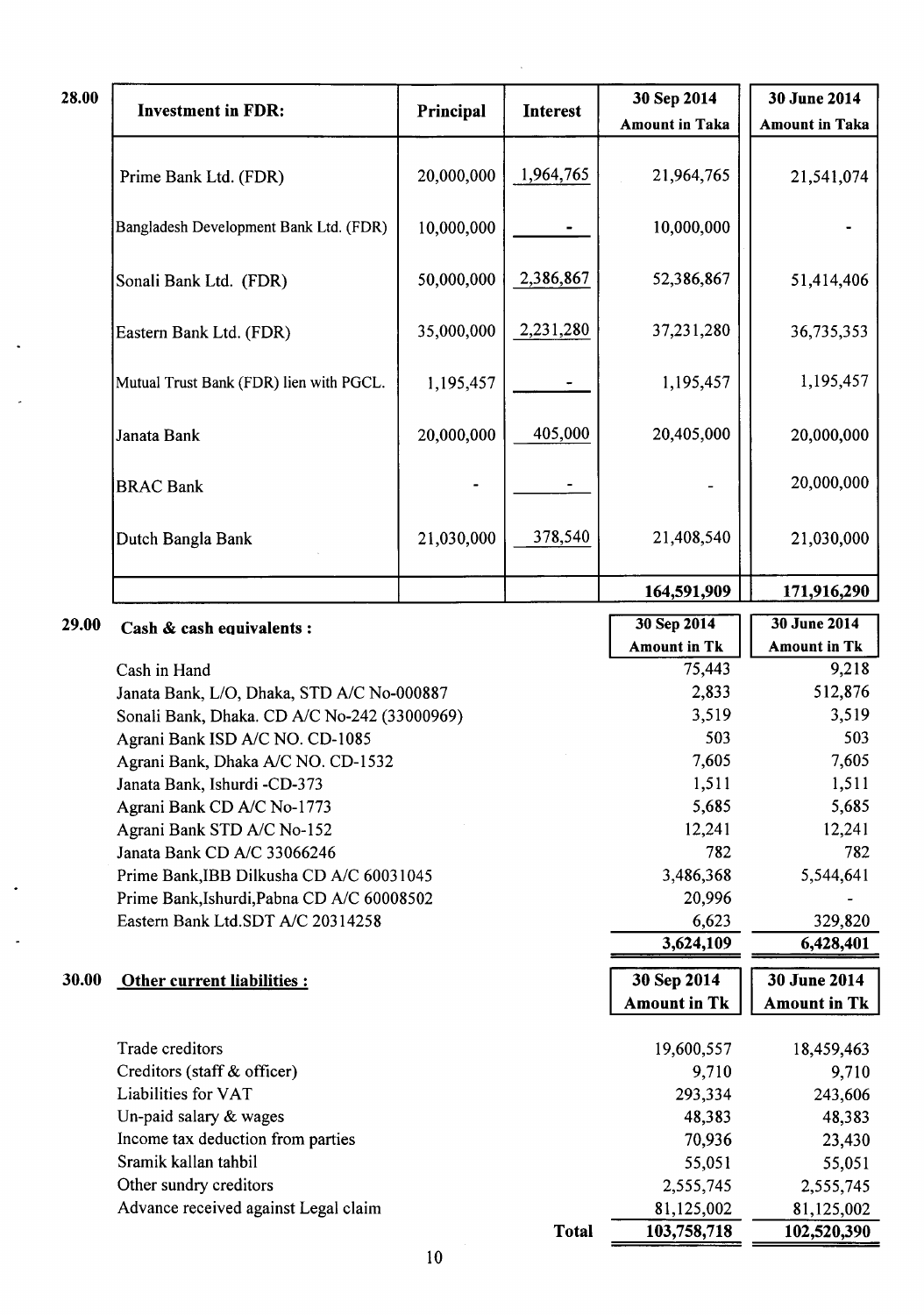#### 31.00 Prov. for other liabilities and charges :

|                                                   | 30 Sep 2014           | 30 June 2014          |
|---------------------------------------------------|-----------------------|-----------------------|
|                                                   | <b>Amount in Taka</b> | <b>Amount in Taka</b> |
| Salary & wages clearing account                   | 2,510,793             | 2,297,302             |
| Provision for other finance                       | 370,874               | 2,280,716             |
| <b>Total</b>                                      | 2,881,667             | 4,578,018             |
| 32.00 Provision for taxes :                       |                       |                       |
|                                                   |                       |                       |
| Provision for accounting year 2011-2012           | 2,190,896             | 2,190,896             |
| Provision for accounting year 2012 -2013          | 2,712,130             | 2,712,130             |
| Prov. for accounting year 2013 -2014              | 4,800,176             | 4,800,176             |
| Prov. for accounting year 2014 -2015              | 1,615,138             |                       |
| Total                                             | 11,318,340            | 9,703,202             |
| <b>Bank overdraft:</b><br>33.00                   |                       |                       |
| Agrani Bank -cash credit (hypothecation) - A/C-60 | 37,032,249            | 37,032,249            |
| Agrani Bank - cash credit (pledge) - A/C-07       | (18, 260, 169)        | (18, 260, 169)        |
| Total                                             | 18,772,080            | 18,772,080            |

#### 34.00 Long term loan fund:

The above balance is made of the following:

| Agrani Bank Ltd.<br>Industrial loan-principal :                               | 1st BMRE<br><b>Amount in Tk</b> | 2nd BMRE<br><b>Amount in Tk</b> | Total<br><b>Amount in Tk</b> | <b>Total</b><br><b>Amount in Tk</b> |
|-------------------------------------------------------------------------------|---------------------------------|---------------------------------|------------------------------|-------------------------------------|
| Opening balance                                                               | 36,340,940                      | 50,471,371                      | 86,812,311                   | 86,812,311                          |
| Add: Received from Agrani Bank                                                |                                 |                                 |                              |                                     |
| Less: Payment                                                                 |                                 |                                 |                              |                                     |
| Total:                                                                        | 36,340,940                      | 50,471,371                      | 86,812,311                   | 86,812,311                          |
| Agrani Bank Ltd. industrial loan-interest<br>Opening balance<br>Less: Payment | 39,538,958                      | 12,772,364                      | 52,311,322                   | 52,311,322                          |
|                                                                               | 39,538,958                      | 12,772,364                      | 52,311,322                   | 52,311,322                          |
| Add: Provision for interest                                                   |                                 |                                 |                              |                                     |
| Total:                                                                        | 39,538,958                      | 12,772,364                      | 52,311,322                   | 52,311,322                          |
| Total long term loan fund Total:                                              | 75,879,898                      | 63,243,735                      | 139,123,633                  | 139,123,633                         |

- Agrani Bank Ltd., Ishurdi Branch, Pabna in its bank account statement has shown the following balances as on 30.06.2013. This is same as of previous year ending 30th June 2012.

|                                             | 1st BMRE            | 2nd BMRE            | Total               |
|---------------------------------------------|---------------------|---------------------|---------------------|
| Agrani Bank Ltd. Industrial loan-principal: | 30 June, 2013       | 30 June, 2013       | 30 June, 2013       |
|                                             | <b>Amount in Tk</b> | <b>Amount in Tk</b> | <b>Amount in Tk</b> |
| Principal                                   | 46,002,622          | 50,821,371          | 96,823,993          |
| Interest                                    | 77,553,404          | 23,168,574          | 100,721,978         |
| Total                                       | 123,556,026         | 73,989,945          | 197,545,971         |
| <b>Excess shown by the bank</b>             | 47,676,128          | 10,746,210          | 58,422,338          |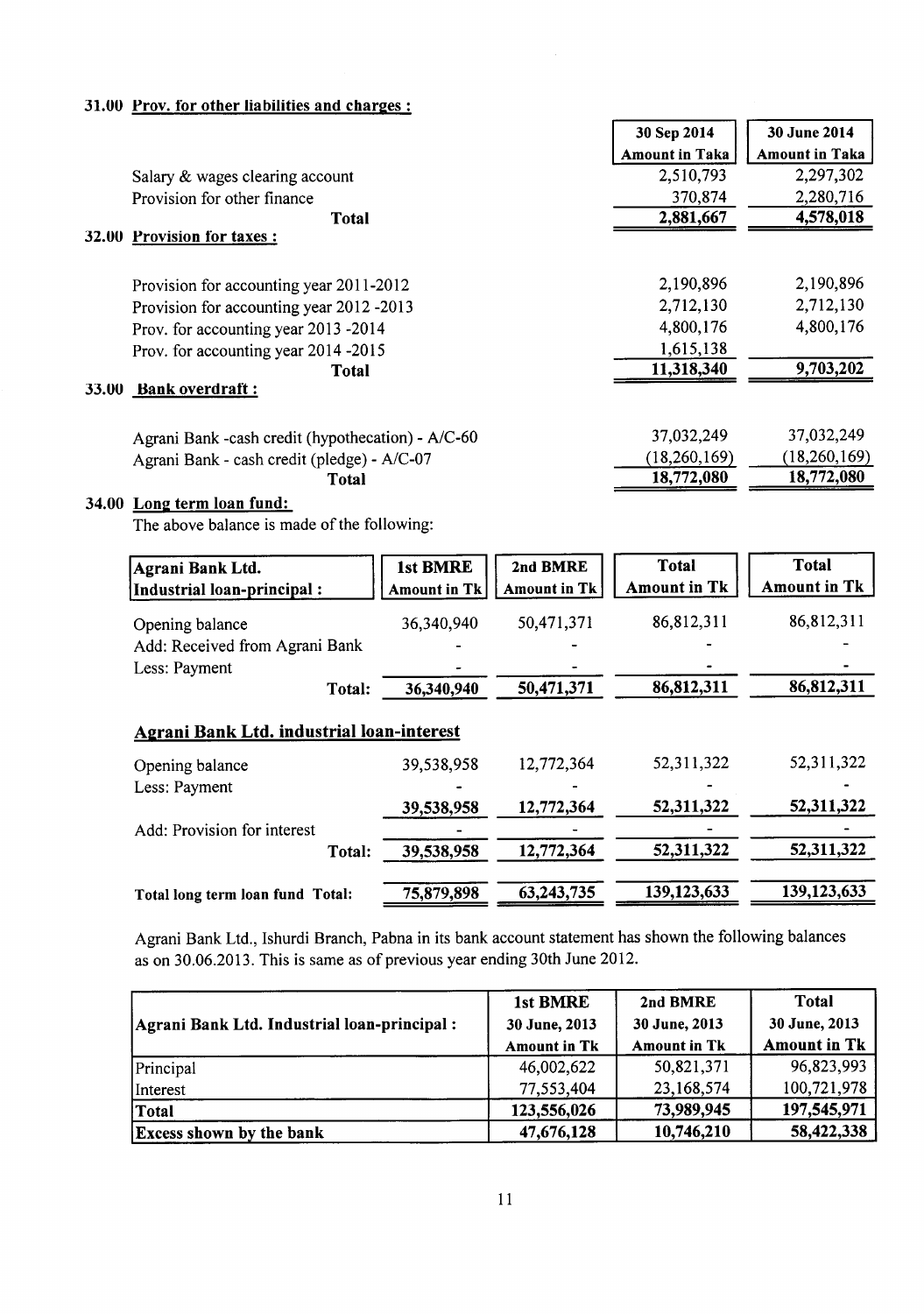|       | 35.00 Cost of goods sold                               |                                    |                                      |
|-------|--------------------------------------------------------|------------------------------------|--------------------------------------|
|       | <b>PARTICULARS</b>                                     | 30 Sep 2014<br><b>Amount in Tk</b> | 30 Sep 2013<br><b>Amount in Taka</b> |
|       | Work in process (opening)                              | 5,185,654                          | 6,252,297                            |
|       | Raw materials consumed                                 | 48,884,505                         | 49,168,876                           |
|       | Waste cotton consumption                               | 1,538,846                          | 1,034,432                            |
|       | Work in process (closing)                              | (3,940,008)                        | (5,002,734)                          |
|       | Wastage recoverable                                    | (1, 334, 584)                      | (1,041,528)                          |
|       | <b>Total consumption</b>                               | 50,334,413                         | 50,411,343                           |
|       | Factory wages & allowances                             | 5,058,279                          | 5,353,669                            |
|       | Stores & spares                                        | 3,747,657                          | 2,934,836                            |
|       | Other factory overhead                                 | 7,117,113                          | 8,226,754                            |
|       |                                                        | 1,100,764                          | 1,024,824                            |
|       | Factory salary & allowance                             | 17,023,813                         | 17,540,083                           |
|       |                                                        |                                    | 67,951,426                           |
|       | Cost of production                                     | 67,358,226                         |                                      |
|       | Stock of Finished goods (opening)                      | 61,118,494                         | 35,387,541                           |
|       |                                                        | 128,476,720                        | 103,338,967                          |
|       | Stock of Finished goods (closing)                      | (81, 102, 186)                     | (45,804,723)                         |
|       | <b>Total cost of goods sold</b>                        | 47,374,534                         | 57,534,244                           |
|       | 35.01 Factory wages & allowances:                      |                                    |                                      |
|       | Wages and allowances                                   | 4,799,732                          | 5,108,579                            |
|       | <b>Bonus</b>                                           | 258,547                            | 245,090                              |
|       | <b>Total</b>                                           | 5,058,279                          | 5,353,669                            |
|       |                                                        |                                    |                                      |
| 35.02 | Store & spares:                                        |                                    |                                      |
|       | Spare parts                                            | 1,639,719                          | 1,115,682                            |
|       | Packing materials                                      | 1,417,581                          | 1,440,384                            |
|       | Lubricants                                             | 101,411                            | 75,493                               |
|       | <b>Electrical materials</b>                            | 397,852                            | 187,166                              |
|       | Building maintenances materials                        |                                    | 26,029                               |
|       | Other maintenances materials                           | 103,209                            | 54,036                               |
|       | Roof maintenances materials                            | 87,885                             | 36,046                               |
|       | Bobbin and shuttle expenses                            |                                    |                                      |
|       | <b>Total</b>                                           | 3,747,657                          | 2,934,836                            |
|       | 35.03 Other factory overhead:                          |                                    |                                      |
|       | Carriage in ward                                       | 2,119                              | 1,370                                |
|       |                                                        | 750,890                            | 1,205,888                            |
|       | Electricity and power                                  | 1,288,342                          | 1,285,603                            |
|       | Gas bill for generator                                 | 3,533,325                          | 4,174,145                            |
|       | Depreciation charges                                   | 480,480                            | 544,748                              |
|       | Depreciation charges of rev. of fixed asset            |                                    |                                      |
|       | Insurances premium                                     | 345,381                            | 425,266                              |
|       | Printing and stationery                                | 21,019                             | 5,332                                |
|       | Postage & telephone                                    | 5,881                              | 3,431                                |
|       | Gas generator operating expenses                       | 339,934                            | 464,221                              |
|       | Canteen subsidy                                        | 12,000                             | 10,500                               |
|       | Bobbin & shuttle expenses                              |                                    | 106,250                              |
|       | Repairs and maintenance of electric equipment          | 400                                |                                      |
|       | Repairs and maintenance of machinery (outside parties) | 337,342                            |                                      |
|       | <b>Total</b>                                           | 7,117,113                          | 8,226,754                            |